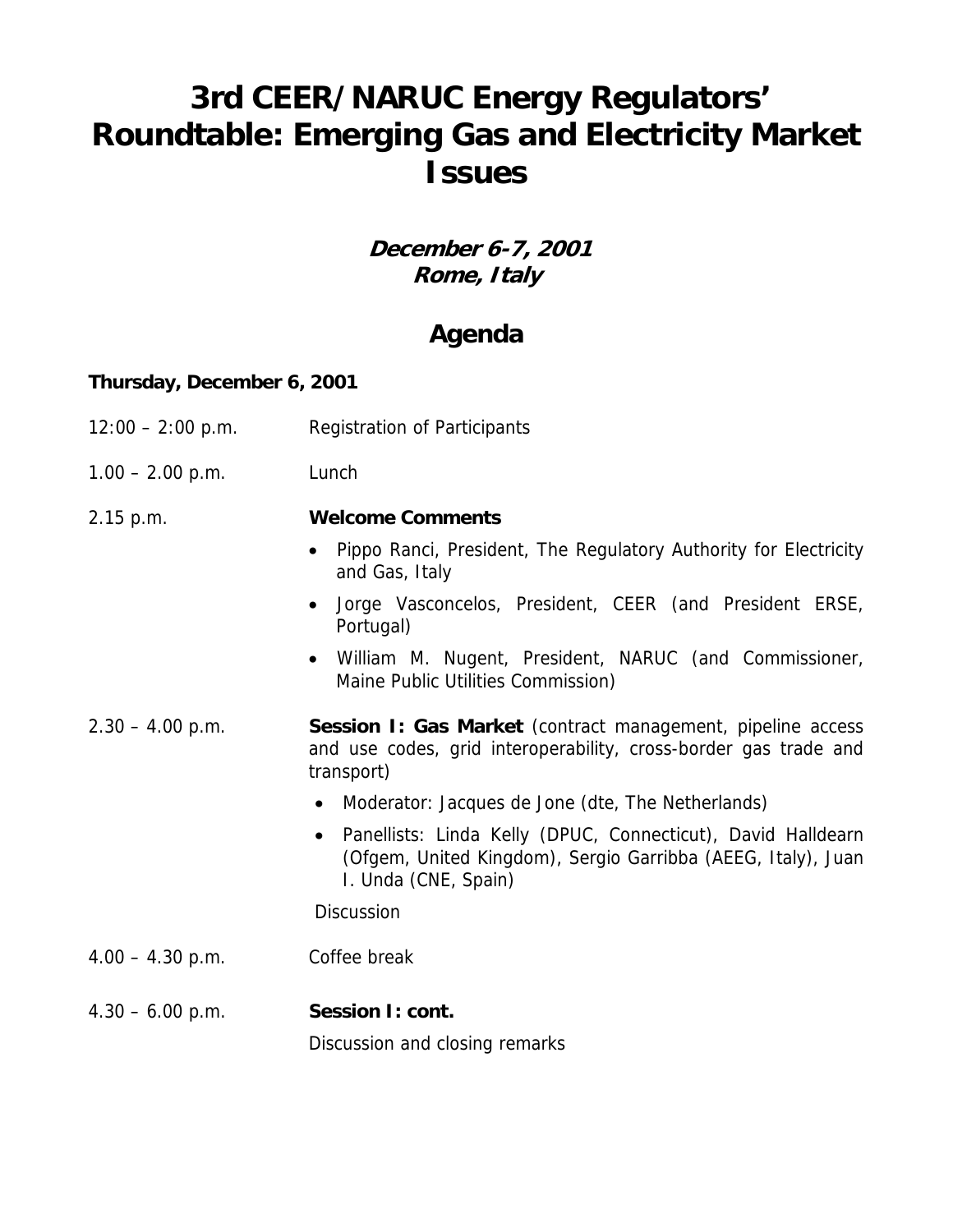### **Friday, December 7, 2001**

| 9.00 a.m.              | Session II: Electricity Market (Cross-border electricity trade<br>and tariffs, grid access and codes, congestion management,<br>developments in the wholesale electricity market, how to prevent<br>future crisis like California)                                                           |
|------------------------|----------------------------------------------------------------------------------------------------------------------------------------------------------------------------------------------------------------------------------------------------------------------------------------------|
|                        | Moderator: Frederick Butler (BPU, New Jersey)                                                                                                                                                                                                                                                |
|                        | Panellists: Diane Munns (IUB, Iowa), Linda Kelly (DPUC,<br>$\bullet$<br>Boltz (E-C, Austria), Christine<br>Connecticut), Walter<br>Vanderneeren (CREG, Belgium), Tom Reeves (CER, Ireland)                                                                                                   |
|                        | <b>Discussion</b>                                                                                                                                                                                                                                                                            |
| $11.00 - 11.30$ a.m.   | Coffee break                                                                                                                                                                                                                                                                                 |
| $11.30 - 12.00$ a.m.   | Session II: cont.                                                                                                                                                                                                                                                                            |
|                        | Discussion and closing remarks                                                                                                                                                                                                                                                               |
| 12.00 a.m. - 1.00 p.m. | Session III: Areas of CEER/NARUC Co-operation (NARUC<br>and CEER activity of common interest, ERRA, World Forum on<br>Energy Regulation 2003)                                                                                                                                                |
|                        | • Moderator: Jorge Vasconcelos                                                                                                                                                                                                                                                               |
|                        | <b>Conclusion of the Roundtable and Adjournment</b>                                                                                                                                                                                                                                          |
|                        | William N. Nugent, Jorge Vasconcelos                                                                                                                                                                                                                                                         |
| $1.00 - 2.30$ p.m.     | Lunch                                                                                                                                                                                                                                                                                        |
| $2.30 - 6.00$ p.m.     | <b>Special Seminar: Energy Security and Regulation</b><br>Co-chairs: Pippo Ranci (AEEG, Italy), William M. Nugent (NARUC,<br>US)                                                                                                                                                             |
| $2.30 - 2.45$ p.m.     | <b>Opening Remarks (by the Co-chairs)</b>                                                                                                                                                                                                                                                    |
|                        | <b>Welcome Address</b> (by the Minister of Productive Activities of<br>Italy $^{\star}$ )                                                                                                                                                                                                    |
| $2.45 - 4.30$ p.m.     | Key Issues and Regulatory Approaches (How regulation can<br>cope with public service obligations including long-term security of<br>supply, need for new energy investment, default service, risk of<br>market failure. New regulatory challenges emerging since the<br>September 11 event.) |
|                        | <b>Speakers:</b>                                                                                                                                                                                                                                                                             |
|                        | Giuseppe Ammassari (AEEG, Italy)                                                                                                                                                                                                                                                             |
|                        | $D_{ab}$ $D_{a}$ $D_{b}$ $D_{c}$ $D_{c}$ $D_{b}$ $D_{c}$ $D_{c}$ $D_{c}$ $D_{c}$ $D_{c}$ $D_{c}$ $D_{c}$ $D_{c}$ $D_{c}$ $D_{c}$ $D_{c}$ $D_{c}$ $D_{c}$ $D_{c}$ $D_{c}$ $D_{c}$ $D_{c}$ $D_{c}$ $D_{c}$ $D_{c}$ $D_{c}$ $D_{c}$ $D_{c}$ $D_{c}$ $D_{c}$ $D_{c$                              |

• Bob Rowe (PSC, Montana, US)